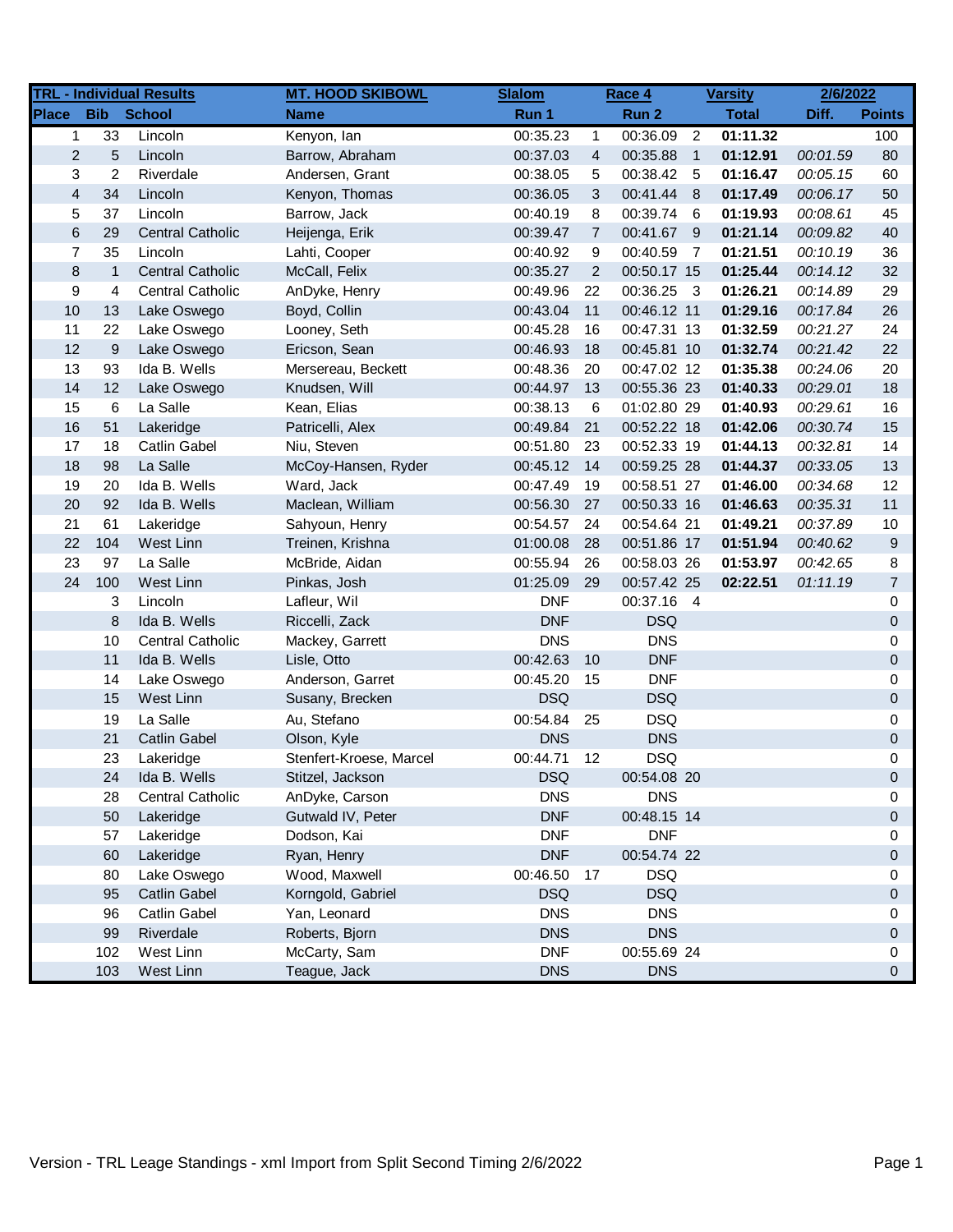|                         |            | <b>TRL - Individual Results</b> | <b>MT. HOOD SKIBOWL</b> | <b>Slalom</b> |                | Race 4      |                | $JV$         | 2/6/2022 |                     |
|-------------------------|------------|---------------------------------|-------------------------|---------------|----------------|-------------|----------------|--------------|----------|---------------------|
| <b>Place</b>            | <b>Bib</b> | <b>School</b>                   | <b>Name</b>             | Run 1         |                | Run 2       |                | <b>Total</b> | Diff.    | <b>Points</b>       |
| 1                       | 30         | Lincoln                         | Cordry, Luke            | 00:52.10      | 6              | 00:43.60    | $\overline{1}$ | 01:35.70     |          | 100                 |
| 2                       | 68         | Lake Oswego                     | Collins, Drew           | 00:49.36      | $\overline{4}$ | 00:47.67    | - 3            | 01:37.03     | 00:01.33 | 80                  |
| 3                       | 86         | Lake Oswego                     | Othus, Palmer           | 00:48.98      | 3              | 00:49.01    | 5              | 01:37.99     | 00:02.29 | 60                  |
| $\overline{\mathbf{4}}$ | 88         | Lake Oswego                     | Saefke, Parker          | 00:52.23      | $\overline{7}$ | 00:48.98    | $\overline{4}$ | 01:41.21     | 00:05.51 | 50                  |
| 5                       | 36         | Lincoln                         | Morse, Sebastian        | 00:50.46      | 5              | 00:51.29    | $\overline{7}$ | 01:41.75     | 00:06.05 | 45                  |
| 6                       | 47         | Lakeridge                       | Allison, John           | 00:54.69      | 8              | 00:52.89    | - 8            | 01:47.58     | 00:11.88 | 40                  |
| $\overline{7}$          | 64         | Lakeridge                       | Ansari, Quinn           | 00:56.34      | 10             | 00:54.96 11 |                | 01:51.30     | 00:15.60 | 36                  |
| 8                       | 77         | Lake Oswego                     | Dorazio, Giovanni       | 00:57.46      | 12             | 00:56.68 14 |                | 01:54.14     | 00:18.44 | 32                  |
| 9                       | 41         | Lincoln                         | Thorpe, Jasper          | 00:57.66      | 13             | 00:59.10 19 |                | 01:56.76     | 00:21.06 | 29                  |
| 10                      | 45         | Lakeridge                       | Van Epps, Jackson       | 00:58.03      | 14             | 00:59.61 22 |                | 01:57.64     | 00:21.94 | 26                  |
| 11                      | 44         | Lakeridge                       | Detweiler-Bedell, Rory  | 00:59.62      | 16             | 00:59.04 18 |                | 01:58.66     | 00:22.96 | 24                  |
| 12                      | 85         | Lake Oswego                     | Meckel, Connor          | 00:59.97      | 18             | 00:58.81 17 |                | 01:58.78     | 00:23.08 | 22                  |
| 13                      | 27         | Lincoln                         | Murphy, Nolan           | 01:02.44      | 22             | 00:56.46 13 |                | 01:58.90     | 00:23.20 | 20                  |
| 14                      | 65         | Lakeridge                       | Corwin, Theo            | 00:59.70      | 17             | 00:59.66 23 |                | 01:59.36     | 00:23.66 | 18                  |
| 15                      | 46         | Lakeridge                       | Van Epps, Ryan          | 01:00.07      | 19             | 00:59.48 21 |                | 01:59.55     | 00:23.85 | 16                  |
| 16                      | 39         | Lincoln                         | Johnson, Alex           | 01:00.49      | 20             | 00:59.43 20 |                | 01:59.92     | 00:24.22 | 15                  |
| 17                      | 67         | Lakeridge                       | Howard, Patrick         | 01:00.71      | 21             | 00:59.78 24 |                | 02:00.49     | 00:24.79 | 14                  |
| 18                      | 84         | Lake Oswego                     | Looney, Bryce           | 00:55.27      | 9              | 01:06.88 31 |                | 02:02.15     | 00:26.45 | 13                  |
| 19                      | 83         | Lake Oswego                     | Fayette, Julien         | 01:05.64      | 25             | 01:01.58 26 |                | 02:07.22     | 00:31.52 | 12                  |
| 20                      | 66         | Lakeridge                       | Detweiler-Bedell, Roan  | 01:05.37      | 24             | 01:02.34 28 |                | 02:07.71     | 00:32.01 | 11                  |
| 21                      | 54         | Lakeridge                       | Andrews, Jack           | 01:08.24      | 27             | 01:00.34 25 |                | 02:08.58     | 00:32.88 | 10                  |
| 22                      | 25         | Lakeridge                       | Howell, Charlie         | 01:14.69      | 29             | 00:56.91 15 |                | 02:11.60     | 00:35.90 | 9                   |
| 23                      | 40         | Lincoln                         | Olbeter, Nikolas        | 01:10.14      | 28             | 01:07.04 32 |                | 02:17.18     | 00:41.48 | 8                   |
| 24                      | 73         | Lake Oswego                     | Beckley, Jackson        | 00:56.51      | 11             | 01:37.83 35 |                | 02:34.34     | 00:58.64 | $\overline{7}$      |
|                         | 17         | Ida B. Wells                    | Lisle, Alex             | <b>DSQ</b>    |                | 00:45.41 2  |                |              |          | 0                   |
|                         | 26         | Lincoln                         | Long, Milo              | <b>DSQ</b>    |                | 01:03.61 30 |                |              |          | 0                   |
|                         | 31         | Lincoln                         | Dickson, Carver         | <b>DSQ</b>    |                | 00:51.20 6  |                |              |          | 0                   |
|                         | 32         | Lincoln                         | Henry, John             | <b>DSQ</b>    |                | 00:54.71 10 |                |              |          | 0                   |
|                         | 38         | Lincoln                         | Brasket, Drew           | <b>DNS</b>    |                | <b>DNS</b>  |                |              |          | 0                   |
|                         | 42         | Lincoln                         | Gauger, Kellan          | <b>DSQ</b>    |                | 01:16.00 34 |                |              |          | $\mathsf{O}\xspace$ |
|                         | 43         | Lincoln                         | Henry, Isaac            | <b>DSQ</b>    |                | 00:53.97 9  |                |              |          | 0                   |
|                         | 48         | Lakeridge                       | Bowman, Brandt          | 01:02.58      | 23             | <b>DNS</b>  |                |              |          | $\mathsf{O}\xspace$ |
|                         | 49         | Lakeridge                       | Brazil, Benjamin        | <b>DNS</b>    |                | <b>DNS</b>  |                |              |          | 0                   |
|                         | 52         | Lakeridge                       | Warrens, Elliott        | 01:49.57 30   |                | <b>DNS</b>  |                |              |          | $\Omega$            |
|                         | 53         | Lakeridge                       | Zhang, Daniel           | 00:58.63      | 15             | <b>DSQ</b>  |                |              |          | 0                   |
|                         | 55         | Lakeridge                       | Buchanan, Micah         | <b>DNS</b>    |                | <b>DNS</b>  |                |              |          | 0                   |
|                         | 56         | Lakeridge                       | Polliack, Hewett        | <b>DNS</b>    |                | <b>DNS</b>  |                |              |          | 0                   |
|                         | 58         | Lakeridge                       | Kainoa, Kimo            | <b>DNF</b>    |                | 00:58.66 16 |                |              |          | 0                   |
|                         | 63         | Lakeridge                       | Ansari, Cyrus           | <b>DNF</b>    |                | 01:02.25 27 |                |              |          | 0                   |
|                         | 72         | Lake Oswego                     | Omdahl, Dawson          | <b>DNS</b>    |                | <b>DNS</b>  |                |              |          | 0                   |
|                         | 74         | Lake Oswego                     | Braun, Eli              | <b>DSQ</b>    |                | 00:55.45 12 |                |              |          | 0                   |
|                         | 75         | Lake Oswego                     | Collins, Cameron        | <b>DNS</b>    |                | <b>DNS</b>  |                |              |          | 0                   |
|                         | 76         | Lake Oswego                     | Davis, Logan            | <b>DNS</b>    |                | <b>DNS</b>  |                |              |          | 0                   |
|                         | 78         | Lake Oswego                     | Rabb, Nolan             | 00:38.71      | $\mathbf{1}$   | <b>DNF</b>  |                |              |          | $\mathsf{O}\xspace$ |
|                         | 79         | Lake Oswego                     | Strande, Nicholas       | <b>DNF</b>    |                | 01:09.01 33 |                |              |          | 0                   |
|                         | 81         | Lake Oswego                     | Crombie, Marcus         | <b>DNF</b>    |                | <b>DNF</b>  |                |              |          | $\mathsf{O}\xspace$ |
|                         | 82         | Lake Oswego                     | Eftekhar, Rylan         | 01:07.02      | 26             | <b>DNF</b>  |                |              |          | 0                   |
|                         | 89         | Ida B. Wells                    | Allen, Connor           | 00:43.60      | $\overline{2}$ | <b>DSQ</b>  |                |              |          | 0                   |
|                         | 90         | Ida B. Wells                    | Sorenson, Hunter        | <b>DNF</b>    |                | 01:03.44 29 |                |              |          | 0                   |
|                         | 94         | Ida B. Wells                    | Vincent, Bryce          | <b>DNS</b>    |                | <b>DNS</b>  |                |              |          | 0                   |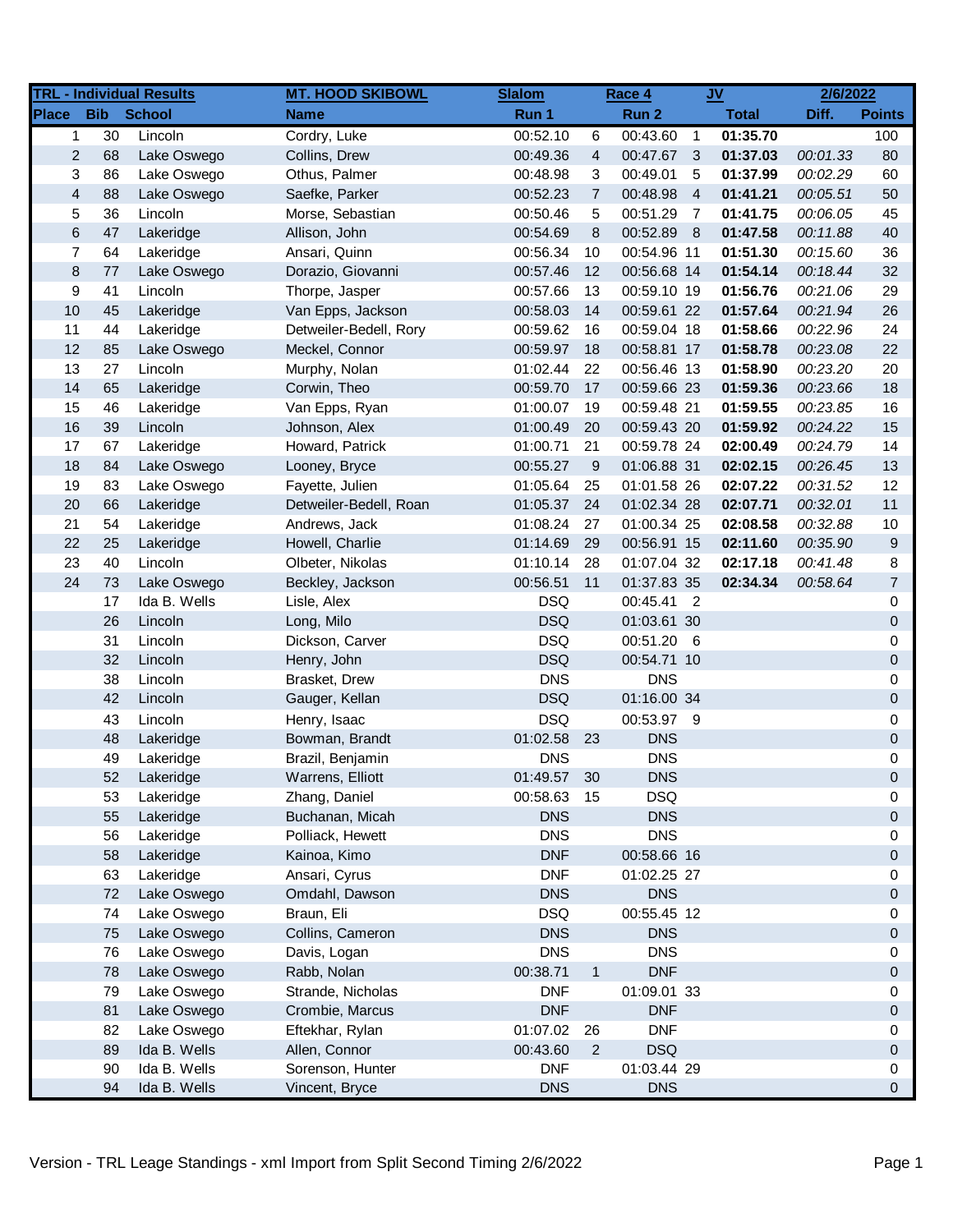| <b>TRL - Team Results</b> |                              | Race 4        |            | <b>MT. HOOD SKIBOWL</b>                                                                |             | 2/6/2022 |
|---------------------------|------------------------------|---------------|------------|----------------------------------------------------------------------------------------|-------------|----------|
| <b>Varsity</b>            |                              | <b>Slalom</b> |            | <b>CHALLENGER</b>                                                                      |             |          |
|                           | Run 1                        | <b>Time</b>   |            | The Team's Total Time is the sum of best three times from each course.<br><b>Run 2</b> | <b>Time</b> |          |
| Team                      | Lincoln                      | <b>Total</b>  | 03:37.44   |                                                                                        |             | Rank 1   |
|                           | 33 Kenyon, lan               | 00:35.23      |            | 5 Barrow, Abraham                                                                      | 00:35.88    |          |
|                           | 34 Kenyon, Thomas            | 00:36.05      |            | 33 Kenyon, lan                                                                         | 00:36.09    |          |
|                           | 5 Barrow, Abraham            | 00:37.03      | 01:48.31   | 3 Lafleur, Wil                                                                         | 00:37.16    | 01:49.13 |
|                           |                              |               |            |                                                                                        |             |          |
|                           | <b>Team Central Catholic</b> | <b>Total</b>  | 04:12.79   | <b>Time Diff.</b>                                                                      | 00:35.35    | Rank 2   |
|                           | 1 McCall, Felix              | 00:35.27      |            | 4 AnDyke, Henry                                                                        | 00:36.25    |          |
|                           | 29 Heijenga, Erik            | 00:39.47      |            | 29 Heijenga, Erik                                                                      | 00:41.67    |          |
|                           | 4 AnDyke, Henry              | 00:49.96      | 02:04.70   | 1 McCall, Felix                                                                        | 00:50.17    | 02:08.09 |
|                           | Team Lake Oswego             | <b>Total</b>  | 04:32.45   | <b>Time Diff.</b>                                                                      | 00:55.01    | Rank 3   |
|                           | 13 Boyd, Collin              | 00:43.04      |            | 9 Ericson, Sean                                                                        | 00:45.81    |          |
|                           | 12 Knudsen, Will             | 00:44.97      |            | 13 Boyd, Collin                                                                        | 00:46.12    |          |
|                           | 14 Anderson, Garret          | 00:45.20      | 02:13.21   | 22 Looney, Seth                                                                        | 00:47.31    | 02:19.24 |
|                           |                              |               |            |                                                                                        |             |          |
|                           | Team Ida B. Wells            | <b>Total</b>  | 04:49.91   | <b>Time Diff.</b>                                                                      | 01:12.47    | Rank 4   |
|                           | 11 Lisle, Otto               | 00:42.63      |            | 93 Mersereau, Beckett                                                                  | 00:47.02    |          |
|                           | 20 Ward, Jack                | 00:47.49      |            | 92 Maclean, William                                                                    | 00:50.33    |          |
|                           | 93 Mersereau, Beckett        | 00:48.36      | 02:18.48   | 24 Stitzel, Jackson                                                                    | 00:54.08    | 02:31.43 |
|                           |                              |               |            |                                                                                        |             |          |
|                           | Team Lakeridge               | <b>Total</b>  | 05:04.13   | <b>Time Diff.</b>                                                                      | 01:26.69    | Rank 5   |
|                           | 23 Stenfert-Kroese, Marcel   | 00:44.71      |            | 50 Gutwald IV, Peter                                                                   | 00:48.15    |          |
|                           | 51 Patricelli, Alex          | 00:49.84      |            | 51 Patricelli, Alex                                                                    | 00:52.22    |          |
|                           | 61 Sahyoun, Henry            | 00:54.57      | 02:29.12   | 61 Sahyoun, Henry                                                                      | 00:54.64    | 02:35.01 |
|                           | <b>Team La Salle</b>         | <b>Total</b>  | 05:18.17   | <b>Time Diff.</b>                                                                      | 01:40.73    | Rank 6   |
|                           | 6 Kean, Elias                | 00:38.13      |            | 97 McBride, Aidan                                                                      | 00:58.03    |          |
|                           | 98 McCoy-Hansen, Ryder       | 00:45.12      |            | 98 McCoy-Hansen, Ryder                                                                 | 00:59.25    |          |
|                           | 19 Au, Stefano               | 00:54.84      | 02:18.09   | 6 Kean, Elias                                                                          | 01:02.80    | 03:00.08 |
|                           |                              |               |            |                                                                                        |             |          |
|                           | <b>Team West Linn</b>        | <b>Total</b>  | <b>DNF</b> | <b>Time Diff.</b>                                                                      |             | Rank 99  |
|                           | 104 Treinen, Krishna         | 01:00.08      |            | 104 Treinen, Krishna                                                                   | 00:51.86    |          |
|                           | 100 Pinkas, Josh             | 01:25.09      |            | 102 McCarty, Sam                                                                       | 00:55.69    |          |
|                           | 15 Susany, Brecken           | No Time       |            | 02:25.17 100 Pinkas, Josh                                                              | 00:57.42    | 02:44.97 |
| Team                      |                              | <b>Total</b>  |            | <b>Time Diff.</b>                                                                      |             |          |
|                           |                              |               |            |                                                                                        |             |          |
|                           |                              |               |            |                                                                                        |             |          |
|                           |                              |               | 00:00.00   |                                                                                        |             | 00:00.00 |
| Team                      |                              | <b>Total</b>  |            | <b>Time Diff.</b>                                                                      |             |          |
|                           |                              |               |            |                                                                                        |             |          |
|                           |                              |               |            |                                                                                        |             |          |
|                           |                              |               |            |                                                                                        |             |          |
|                           |                              |               | 00:00.00   |                                                                                        |             | 00:00.00 |
|                           |                              |               |            |                                                                                        |             |          |
| <b>Team</b>               |                              | <b>Total</b>  |            | <b>Time Diff.</b>                                                                      |             |          |
|                           |                              |               |            |                                                                                        |             |          |
|                           |                              |               | 00:00.00   |                                                                                        |             | 00:00.00 |